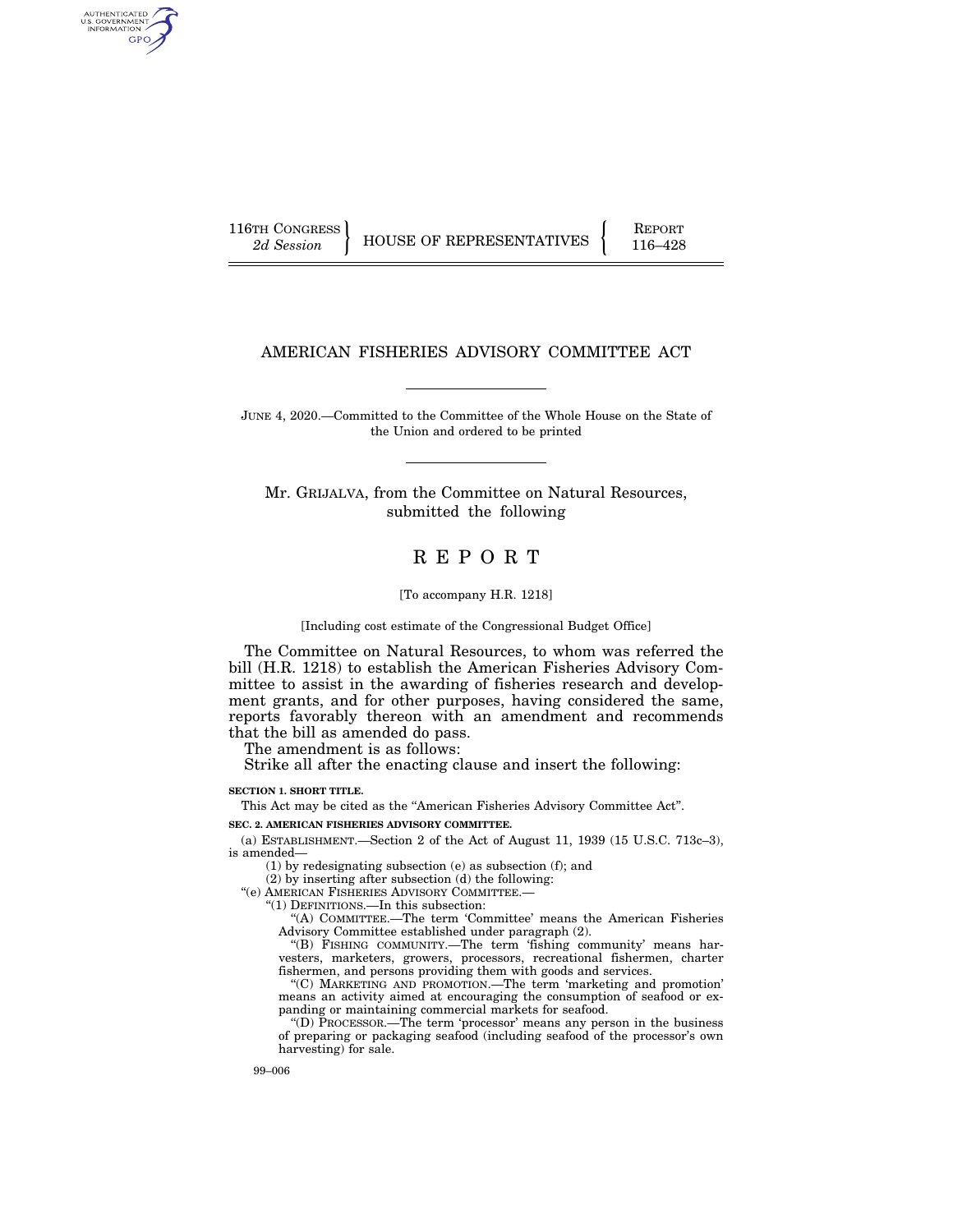''(E) SEAFOOD.—The term 'seafood' means farm-raised and wild-caught fish, shellfish, or marine algae harvested in the United States or by a United States flagged vessel for human consumption.

''(2) ESTABLISHMENT.—Not later than 90 days after the date of the enactment of the American Fisheries Advisory Committee Act, the Secretary shall establish 6 regions within the American Fisheries Advisory Committee as follows:

"(A) Region 1 shall consist of Alaska, Hawaii, the Commonwealth of the Northern Mariana Islands, and the Territories of Guam and American Samoa.

''(B) Region 2 shall consist of Maine, New Hampshire, Massachusetts, Rhode Island, and Connecticut.

''(C) Region 3 shall consist of Texas, Alabama, Louisiana, Mississippi, Florida, Arkansas, Puerto Rico, and the Territory of the Virgin Islands of

the United States. ''(D) Region 4 shall consist of California, Washington, Oregon, and Idaho.

''(E) Region 5 shall consist of New Jersey, New York, Delaware, Mary-land, Virginia, North Carolina, South Carolina, and Georgia. ''(F) Region 6 shall consist of Michigan, Minnesota, Wisconsin, Illinois, In-

diana, Ohio, and Pennsylvania.

''(3) MEMBERSHIP.—The Committee shall be composed of the following members:

''(A) REGIONAL REPRESENTATION.—Each of the regions listed in subparagraphs (A) through (F) of paragraph (2) shall be represented on the Committee by 3 members-

"(i) who are appointed by the Secretary;

''(ii) who reside in a State or territory in the region that the member will represent;

''(iii) of which—

''(I) one shall have experience as a seafood harvester or processor;

''(II) one shall have experience as recreational or commercial fisher or have experience growing seafood; and

''(III) one shall be an individual who represents the fisheries science community or the relevant Regional Fishery Management Council; and

"(iv) that are selected so that the members of the Committee have experience or expertise with as many seafood species as practicable.

''(B) AT-LARGE MEMBERS.—The Secretary shall appoint to the Committee at-large members as follows:

''(i) One individual with experience in food distribution, marketing, retail, or food service.

"(ii) One individual with experience in the recreational fishing industry supply chain, such as fishermen, manufacturers, retailers, and distributors.

"(iii) One individual with experience in the commercial fishing industry supply chain, such as fishermen, manufacturers, retailers, and distributors.

"(iv) One individual who is an employee of the National Marine Fisheries Service with expertise in fisheries research.

''(C) BALANCED REPRESENTATION.—In selecting the members described in subparagraphs (A) and (B), the Secretary shall seek to maximize on the Committee, to the extent practicable, a balanced representation of expertise in United States fisheries, seafood production, and science.

''(4) MEMBER TERMS.—The term for a member of the Committee shall be 3 years, except that the Secretary shall designate staggered terms for the members initially appointed to the Committee.

''(5) RESPONSIBILITIES.—The Committee shall be responsible for—

''(A) identifying needs of the fishing community that may be addressed by a project funded with a grant under subsection (c);

''(B) developing the request for proposals for such grants;

''(C) reviewing applications for such grants; and

''(D) selecting applications for approval under subsection (c)(2)(B).

''(6) CHAIR.—The Committee shall elect a chair by a majority of those voting, if a quorum is present.

''(7) QUORUM.—A simple majority of members of the Committee shall constitute a quorum, but a lesser number may hold hearings.

''(8) MEETINGS.—

''(A) FREQUENCY.—The Committee shall meet not more than 2 times each year.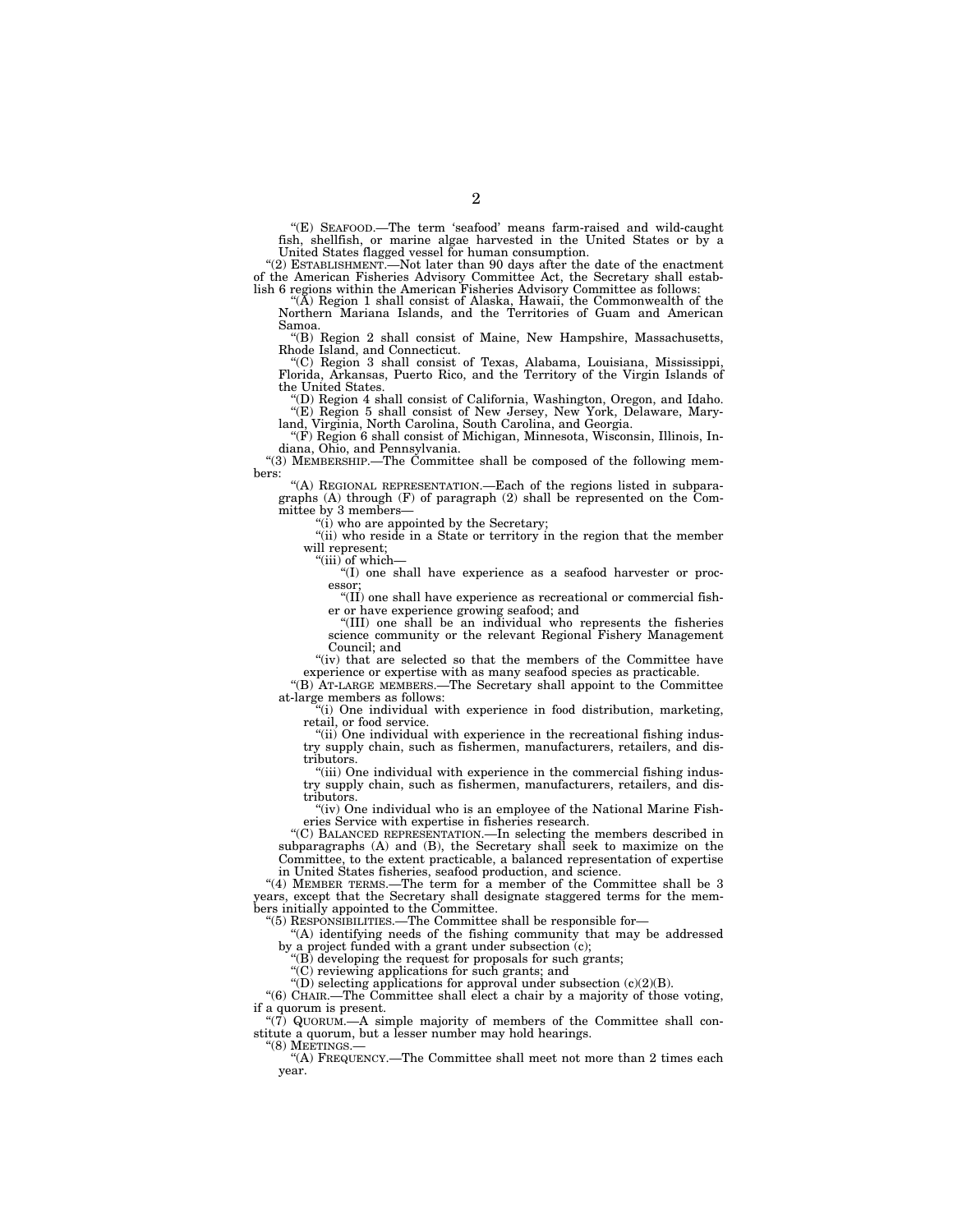''(B) LOCATION.—The meetings of the Committee shall rotate between the geographic regions described under paragraph (2).

''(C) MINIMIZING COSTS.—The Committee shall seek to minimize the operational costs associated with meetings, hearings, or other business of the Committee, including through the use of video or teleconference.

''(9) DESIGNATION OF STAFF MEMBER.—The Secretary shall designate a staff member to coordinate the activities of the Committee and to assist with administrative and other functions as requested by the Committee.

"(10) PER DIEM AND EXPENSES AND FUNDING.-

''(A) IN GENERAL.—A member of the Committee shall serve without compensation, but shall be reimbursed in accordance with section 5703 of title 5, United States Code, for reasonable travel costs and expenses incurred in performing duties as a member of the Committee.

''(B) FUNDING.—The costs of reimbursements under subparagraph (A) and the other costs associated with the Committee shall be paid from funds made available to carry out this section (which may include funds described in subsection  $(f)(1)(B)$ , except that no funds allocated for grants under subsection  $(f)(1)(A)$  shall be expended for any purpose under this subsection.

''(11) CONFLICT OF INTEREST.—The conflict of interest and recusal provisions set out in section 302(j) of the Magnuson-Stevens Fishery Conservation and Management Act (16 U.S.C. 1852(j)) shall apply to any decision by the Committee and to all members of the Committee as if each member of the Committee is an affected individual within the meaning of such section 302(j), except that in addition to the disclosure requirements of section  $302(j)(2)(C)$  of such Act (16 U.S.C. 1852(j)(2)(C)), each member of the Committee shall disclose any financial interest or relationship in an organization or with an individual that is applying for a grant under subsection (c) held by the member of the Committee, including an interest as an officer, director, trustee, partner, employee, contractor, agent, or other representative.

'(12) TECHNICAL REVIEW OF APPLICATIONS.

''(A) IN GENERAL.—Prior to review of an application for a grant under subsection (c) by the Committee, the Secretary shall obtain an independent written technical evaluation from 3 or more appropriate Federal, private, or public sector experts (such as industry, academia, or governmental experts) who—

''(i) have subject matter expertise to determine the technical merit of the proposal in the application;

''(ii) shall independently evaluate each such proposal; and

''(iii) shall certify that the expert does not have a conflict of interest concerning the application that the expert is reviewing.

''(B) GUIDANCE.—Not later than 180 days after the date of enactment of the American Fisheries Advisory Committee Act, the Secretary shall issue guidance related to carrying out the technical evaluations under subparagraph (A). Such guidance shall include criteria for the elimination by the National Oceanic and Atmospheric Administration of applications that fail to meet a minimum level of technical merit as determined by the review described in subparagraph  $(A)$ ."

(b) ROLE IN APPROVAL OF GRANTS.—Section  $2(c)(3)$  of the Act of August 11, 1939  $(15 \text{ U.S.C. } 713c-3(c)(3))$ , is amended to read as follows:

''(3)(A) No application for a grant under this subsection may be approved unless the Secretary—

''(i) is satisfied that the applicant has the requisite technical and financial capability to carry out the project; and

"(ii) based on the recommendations of the American Fisheries Advisory Committee established in subsection (e), evaluates the proposed project as to—

''(I) soundness of design;

''(II) the possibilities of securing productive results;

''(III) minimization of duplication with other fisheries research and development projects;

(IV) the organization and management of the project;

 $\sqrt{\rm w}$  methods proposed for monitoring and evaluating the success or failure of the project; and

''(VI) such other criteria as the Secretary may require.

''(B) If the Secretary fails to provide funds to a grant selected by the American Fisheries Advisory Committee, the Secretary shall provide a written document to the Committee justifying the decision.''.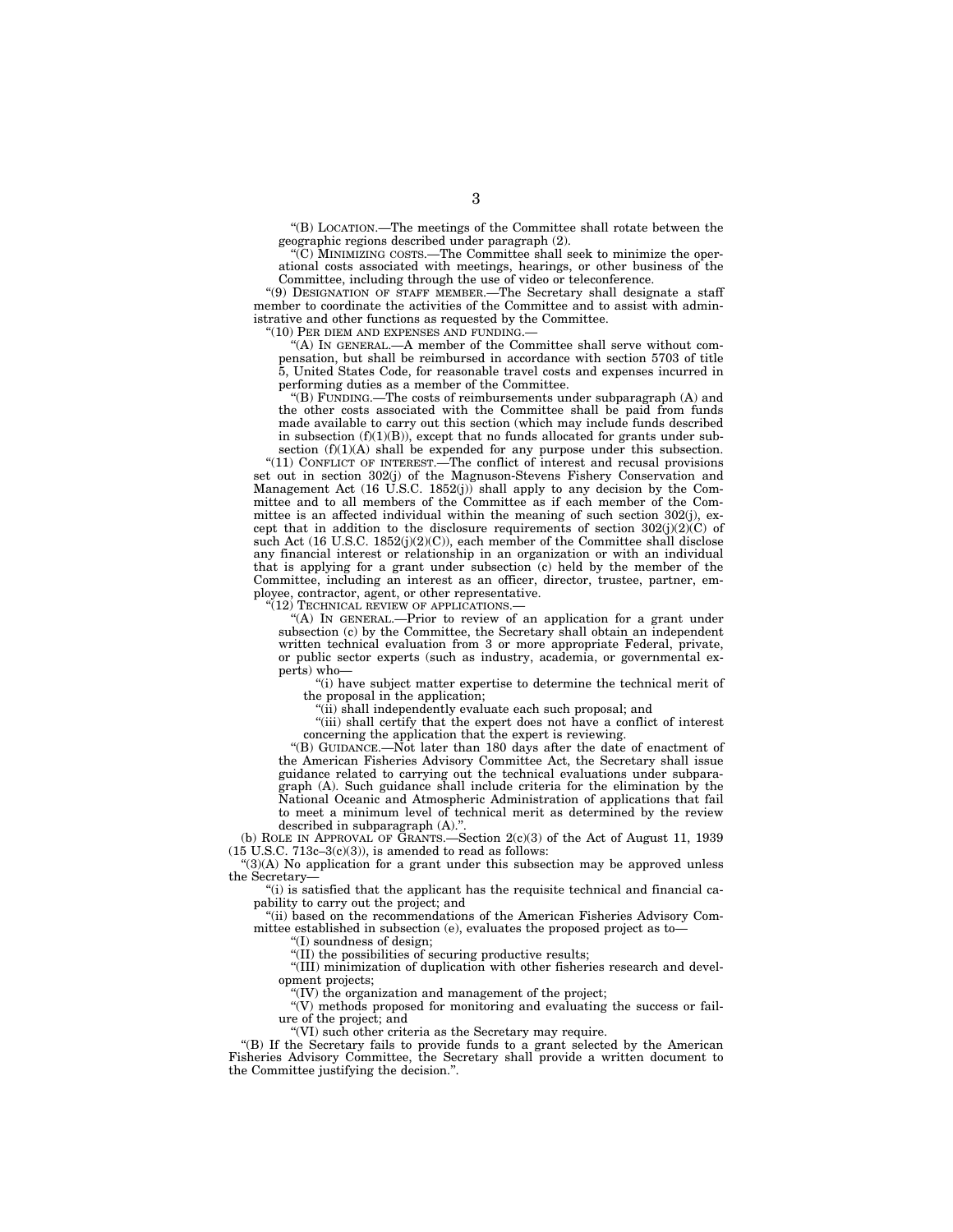#### **SEC. 3. EXPANSION OF SPECIFIED PURPOSES OF FISHERIES RESEARCH AND DEVELOPMENT PROJECTS GRANTS PROGRAM TO INCLUDE FISHERIES RESEARCH AND DEVELOP-MENT PROJECTS.**

Section  $2(c)(1)$  of the Act of August 11, 1939 (15 U.S.C. 713c–3(c)(1)) is amended by inserting "fisheries science, recreational fishing," before "harvesting,"

#### **SEC. 4. PUBLIC AVAILABILITY OF GRANTS PROPOSALS.**

Section  $2(c)$  of the Act of August 11, 1939 (15 U.S.C. 713c–3 $(c)$ ), is amended by adding at the end the following:

''(6) Any person awarded a grant under this subsection shall make publicly available a title and abstract of the project to be carried out by the grant funds that serves as the public justification for funding the project that includes a statement describing how the project serves to enhance United States fisheries, including harvesting, processing, marketing, and associated infrastructures, if applicable.''.

#### PURPOSE OF THE BILL

The purpose of H.R. 1218 is to establish the American Fisheries Advisory Committee to assist in the awarding of fisheries research and development grants, and for other purposes.

### BACKGROUND AND NEED FOR LEGISLATION

The Saltonstall-Kennedy Grant Program (S–K Grant Program), established by the 1939 Saltonstall-Kennedy Act<sup>1</sup> (S–K Act), provides a mechanism to fund research and development projects involving seafood harvesting, processing, marketing, associated infrastructure, and more,<sup>2</sup> funded through tariffs paid to the Department of Agriculture on imported seafood products and other fisheries products.3 This fund was originally overseen by an advisory committee, which was eliminated under the 1972 Federal Advisory Committee Act.4 The National Marine Fisheries Service (NMFS) has since managed the grant program to "address the needs of fishing communities, optimize economic benefits by building and maintaining sustainable fisheries, and increase other opportunities to keep working waterfronts viable.'' 5

Lawmakers and stakeholders have raised concerns over the years that NMFS does not administer the program fairly and in accordance with statute. For example, NMFS has arguably underfunded seafood marketing projects in favor of internal priorities.<sup>6</sup> Indeed, much of the statutorily dedicated tariff revenue has been diverted from the grant program to fund NOAA operations over the years,<sup>7</sup> although in some cases at Congress's direction.8 For Fiscal Year 2019, NMFS recommended awarding five projects using S–K funds for almost \$1.3 million: three projects for marine aquaculture; one for promotion, development, and marketing; and one in support of

<sup>1</sup> Act of Aug. 11, 1939, 53 Stat. 1411. 2 15 U.S.C. § 713c–3(c).

 $^3$  Fish and Wildlife Act of 1956,  $\S 12(a)$ , Pub. L. No. 84–1024, 70 Stat. 1119, 1124 (codified as  $^4$  See Pub. L. No. 92–463,  $\S 14$ , 86 Stat. 770, 776 (1972).

<sup>15</sup> U.S.C. § 713c–3 note). 4*See* Pub. L. No. 92–463, § 14, 86 Stat. 770, 776 (1972). 5*Saltonstall-Kennedy Grant Program*, NOAA FISHERIES, https://www.fisheries.noaa.gov/grant/

<sup>&</sup>lt;sup>6</sup> See, e.g., S. REP. No. 116–77, at 2 (2019); S. REP. No. 115–193, at 2 (2017); S. REP. No. 114–379, at 2 (2016). <sup>7</sup> Richard Gaines, *Feds Ignore Law on Fishing Fund*, GLOUCESTER TIMES, Mar. 28, 2011,

https://www.gloucestertimes.com/news/local\_news/feds-ignore-law-on-fishing-fund/arti-cle\_062b6ce8-2551-5536-ad29-af879a2f73bf.html.

 ${}^8$ EUGENE H. BUCK, CONG. RESEARCH SERV., RS21799, SALTONSTALL-KENNEDY ACT 3-5, 6, 7, 3 n.12 (2012).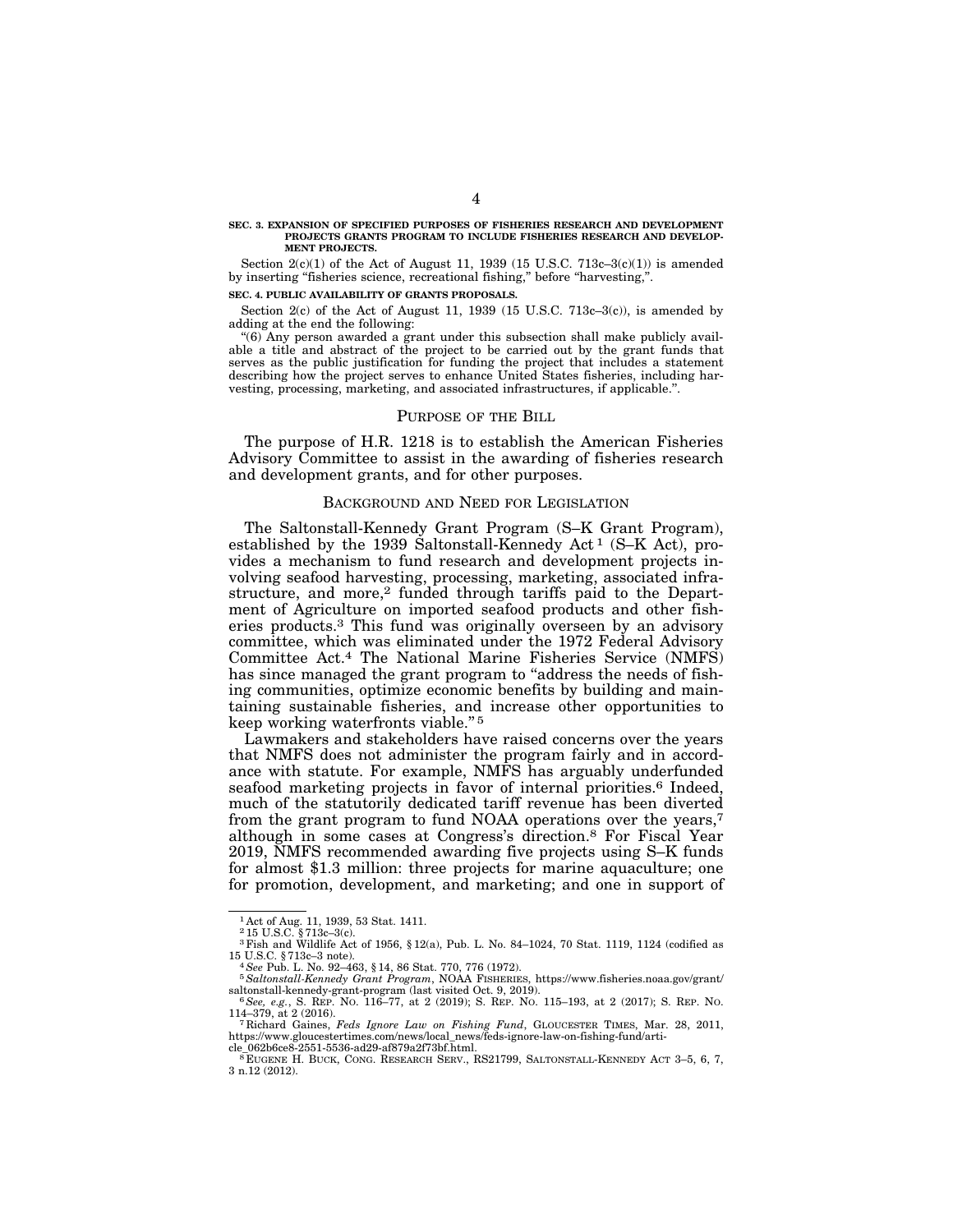science that maximizes fishing opportunities, revenue, and jobs in U.S. fisheries.9

The purpose of this bill is to create an advisory committee comprised of representatives from the seafood industry to develop grant proposal requests and to review and select grant applications.

### COMMITTEE ACTION

H.R. 1218 was introduced on February 13, 2019, by Representative Don Young (R–AK). The bill was referred solely to the Committee on Natural Resources, and within the Committee to the Subcommittee on Water, Oceans, and Wildlife. On May 8, 2019, the Subcommittee held a hearing on the bill. On September 18, 2019, the Natural Resources Committee met to consider the bill. The Subcommittee was discharged by unanimous consent. Chair Rau<sup>l</sup> Grijalva (D–AZ) filed an amendment in the nature of a substitute. By unanimous consent, the sponsor of the amendment in the nature of a substitute was changed from Chair Grijalva to Representative Joe Cunningham (D–SC) and Representative Garret Graves (R–LA). The amendment in the nature of a substitute was agreed to by unanimous consent. The bill, as amended, was adopted and ordered favorably reported to the House of Representatives by unanimous consent.

### **HEARINGS**

For the purposes of section 103(i) of H. Res. 6 of the 116th Congress—the following hearing was used to develop or consider H.R. 1218: legislative hearing by the Subcommittee on Water, Oceans, and Wildlife held on May 8, 2019.

### SECTION-BY-SECTION ANALYSIS

### *Section 1. Short title*

This section provides the short title of the bill, the ''American Fisheries Advisory Committee Act.''

#### *Section 2. American Fisheries Advisory Committee*

This section establishes the American Fisheries Advisory Committee, which manages the administration of grant proposal requests and provides recommendations to the Secretary of Commerce for fisheries research and development grants that fund projects meeting the needs of the fishing community. This committee consists of representatives from six geographic regions who are from the seafood harvesting and processing industries; the fishing or seafood-growing communities; and the fisheries science community or the relevant Regional Fishery Management Council. In addition, the committee consists of at-large members with experience in seafood distribution, marketing, retail, or food service; the recreational fishing industry supply chain; the commercial fishing industry supply chain; and an employee of NMFS.

<sup>9</sup>*FY19 Successful Saltonstall-Kennedy Grant Applicants*, NOAA FISHERIES, https:// www.fisheries.noaa.gov/content/fy19-successful-saltonstall-kennedy-grant-applicants (last up-dated Sept. 18, 2019).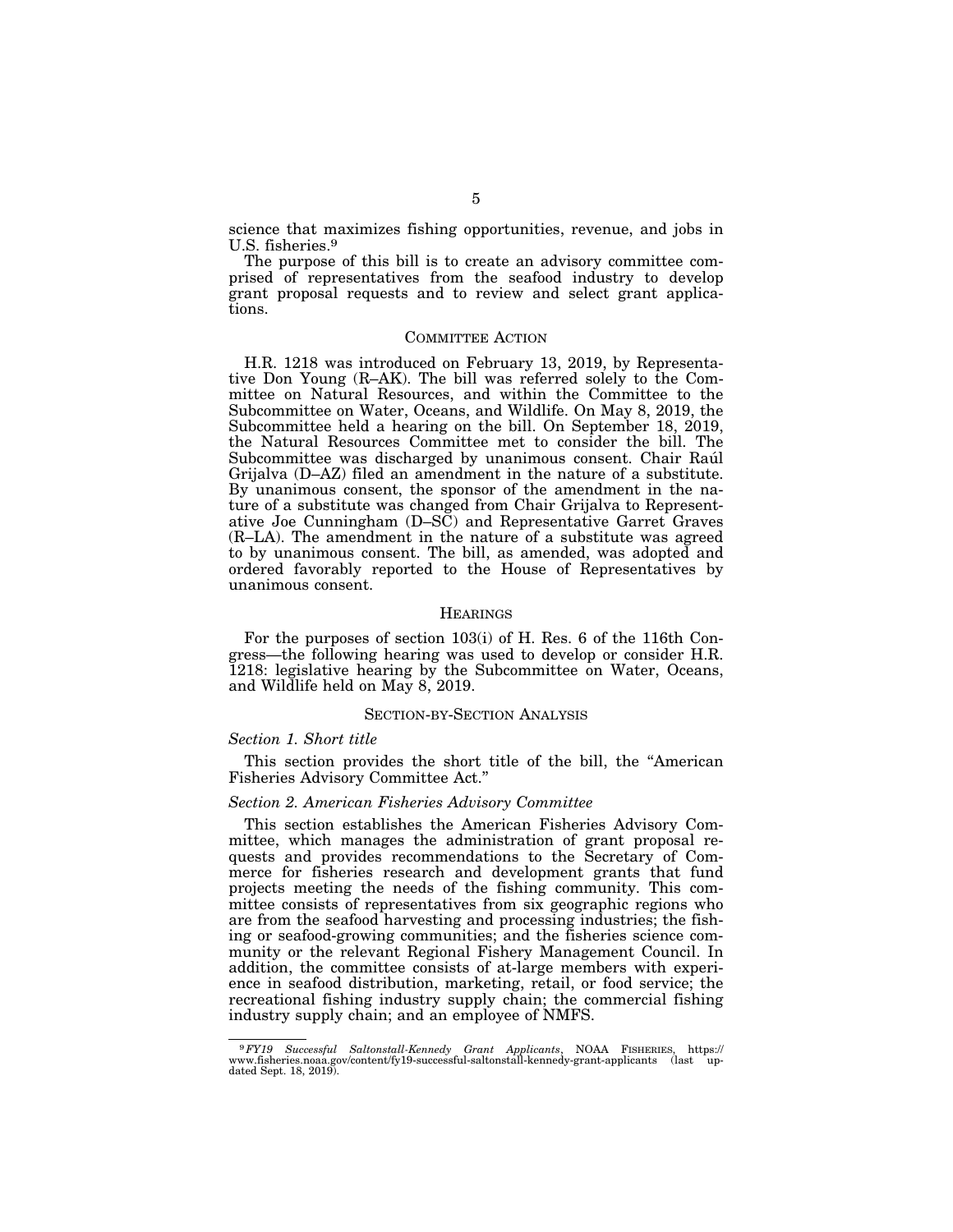## *Section 3. Expansion of specified purposes of fisheries research and development projects grants program to include fisheries research and development projects*

This section includes fisheries science and recreational fishing projects among the research and development project grants eligible for funding by the Secretary of Commerce.

### *Section 4. Public availability of grants proposals*

This section requires grantees to make publicly available a title and abstract of each project as public justification for funding, including a description of how the project enhances U.S. fisheries.

### COMMITTEE OVERSIGHT FINDINGS AND RECOMMENDATIONS

Regarding clause  $2(b)(1)$  of rule X and clause  $3(c)(1)$  of rule XIII of the Rules of the House of Representatives, the Committee on Natural Resources' oversight findings and recommendations are reflected in the body of this report.

## COMPLIANCE WITH HOUSE RULE XIII AND CONGRESSIONAL BUDGET ACT

1. *Cost of Legislation and the Congressional Budget Act.* With respect to the requirements of clause  $3(c)(2)$  and  $(3)$  of rule XIII of the Rules of the House of Representatives and sections 308(a) and 402 of the Congressional Budget Act of 1974, the Committee has received the following estimate for the bill from the Director of the Congressional Budget Office:

| H.R. 1218, American Fisheries Advisory Committee Act<br>As ordered reported by the House Committee on Natural Resources on September 18, 2019 |      |                                                                                     |           |               |
|-----------------------------------------------------------------------------------------------------------------------------------------------|------|-------------------------------------------------------------------------------------|-----------|---------------|
| By Fiscal Year, Millions of Dollars                                                                                                           | 2019 |                                                                                     | 2019-2024 | 2019-2029     |
| Direct Spending (Outlays)                                                                                                                     | o    |                                                                                     |           |               |
| Revenues                                                                                                                                      | o    |                                                                                     | o         |               |
| Increase or Decrease (-)<br>in the Deficit                                                                                                    |      |                                                                                     | Ω         |               |
| Spending Subject to<br><b>Appropriation (Outlays)</b>                                                                                         | o    |                                                                                     | o         | not estimated |
| Statutory pay-as-you-go<br>procedures apply?                                                                                                  | No.  | <b>Mandate Effects</b>                                                              |           |               |
| Increases on-budget deficits in any<br>of the four consecutive 10-year<br>periods beginning in 2030?                                          | No.  | Contains intergovernmental mandate?<br>No<br>No<br>Contains private-sector mandate? |           |               |

H.R. 1218 would establish the American Fisheries Advisory Committee within the Department of Commerce (DOC). The committee would consist of representatives from each of six geographic regions and at-large members with experience in the seafood and fisheries industries, as selected by DOC. Under the bill, the committee would be responsible for identifying the needs of fishing communities, developing requests for proposals for research and development grants to meet those needs, reviewing grant applications, and selecting applicants to receive funding.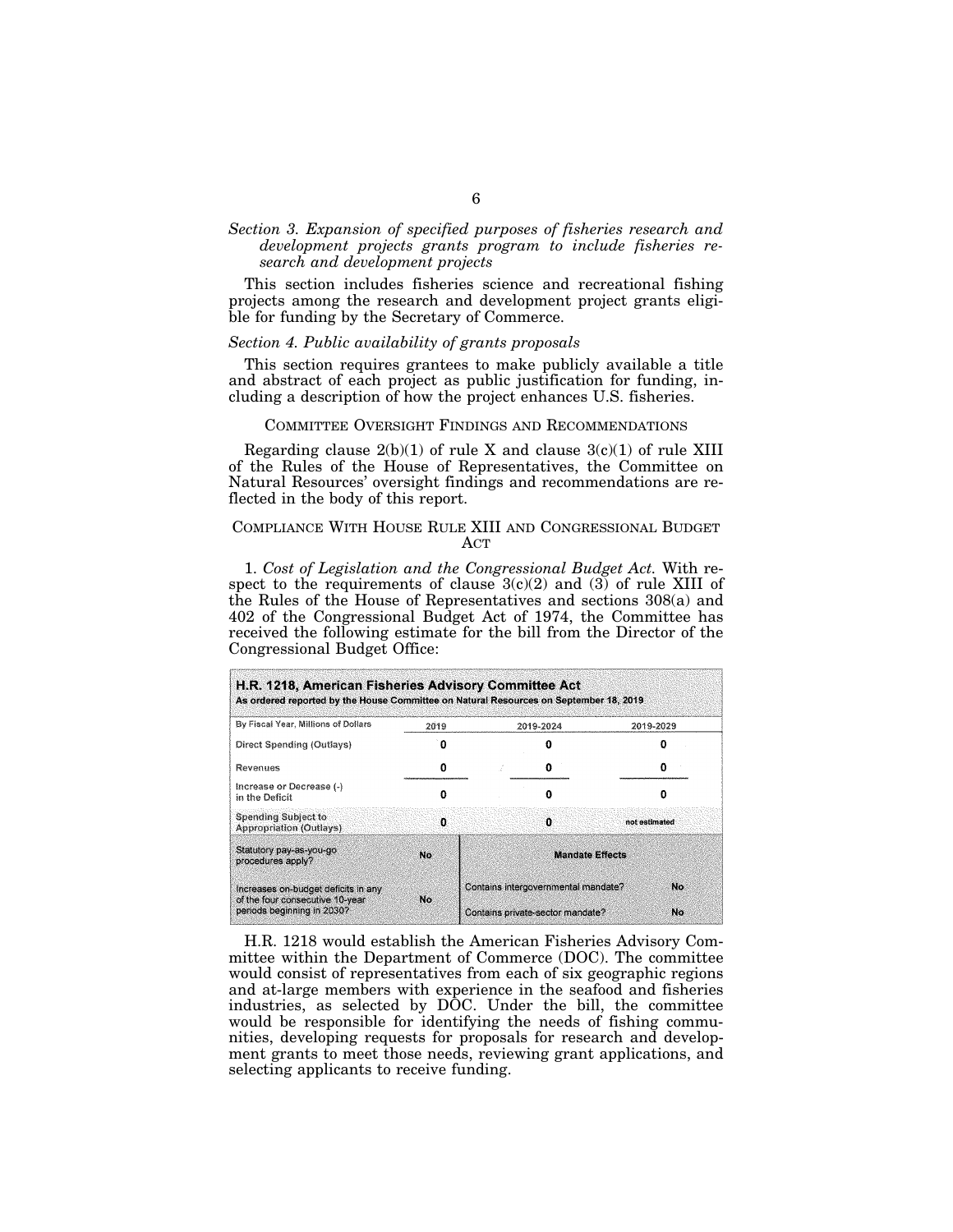The National Oceanic and Atmospheric Administration currently administers the fishery research and development grant program described above. That program's funding is derived from DOC's permanent statutory authority to spend 30 percent of customs receipts collected from imported fishery products. In 2018 the agency spent \$16 million for those purposes. H.R. 1218 would shift the authority to administer that grant program to the newly established committee. The bill also would expand eligibility for grant applicants to include projects related to fisheries science and recreational fishing.

H.R. 1218 would not change the total amount of authorized spending of custom receipts (although the composition of that spending might change). Thus, CBO estimates that enacting H.R. 1218 would not affect the federal budget.

On April 18, 2019, CBO transmitted a cost estimate for S. 494, the American Fisheries Advisory Committee Act, as ordered reported by the Senate Committee on Commerce, Science, and Transportation on April 3, 2019. H.R. 1218 is similar to S. 494 and CBO's estimates of the budgetary effects are the same for both pieces of legislation.

The CBO staff contact for this estimate is David Hughes. The estimate was reviewed by H. Samuel Papenfuss, Deputy Assistant Director for Budget Analysis.

2. *General Performance Goals and Objectives.* As required by clause 3(c)(4) of rule XIII, the general performance goals and objectives of this bill are to establish the American Fisheries Advisory Committee to assist in the awarding of fisheries research and development grants.

### EARMARK STATEMENT

This bill does not contain any Congressional earmarks, limited tax benefits, or limited tariff benefits as defined under clause 9(e),  $9(f)$ , and  $9(g)$  of rule XXI of the Rules of the House of Representatives.

### UNFUNDED MANDATES REFORM ACT STATEMENT

This bill contains no unfunded mandates.

### FEDERAL ADVISORY COMMITTEE ACT STATEMENT

The functions of the American Fisheries Advisory Committee required to be established by this bill are currently being performed, in part, by the Secretary of Commerce acting through the National Marine Fisheries Service and previously by an advisory committee eliminated by the Federal Advisory Committee Act. In reporting the bill favorably to the House of Representatives, the Committee on Natural Resources finds that these functions would be better performed by the proposed advisory committee than by one or more agencies or another existing advisory committee.

#### EXISTING PROGRAMS

This bill does not establish or reauthorize a program of the federal government known to be duplicative of another program. Such program was not included in any report from the Government Ac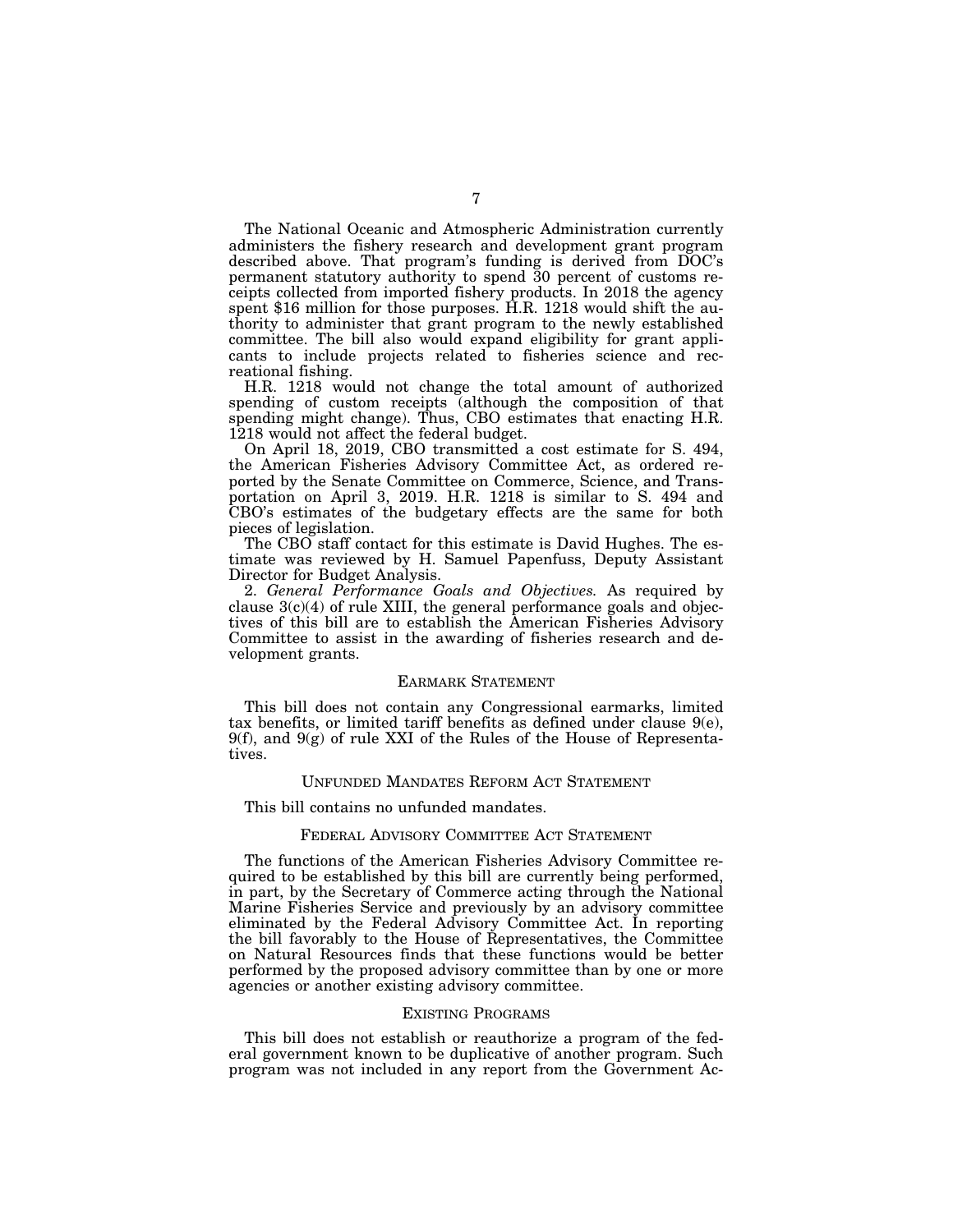countability Office to Congress pursuant to section 21 of Public Law 111–139. The Fisheries Development and Utilization Research and Development Grants and Cooperative Agreements Program (CFDA No. 11.427) expanded by this bill is related and complementary to, but not duplicative of, the following programs identified in the most recent Catalog of Federal Domestic Assistance published pursuant to 31 U.S.C. § 6104: Interjurisdictional Fisheries Act of 1986 (CFDA No. 11.407) and Sea Grant Support (CFDA No. 11.417).

#### APPLICABILITY TO LEGISLATIVE BRANCH

The Committee finds that the legislation does not relate to the terms and conditions of employment or access to public services or accommodations within the meaning of section  $10\overline{2}(b)(3)$  of the Congressional Accountability Act.

### PREEMPTION OF STATE, LOCAL, OR TRIBAL LAW

Any preemptive effect of this bill over state, local, or tribal law is intended to be consistent with the bill's purposes and text and the Supremacy Clause of Article VI of the U.S. Constitution.

### CHANGES IN EXISTING LAW MADE BY THE BILL, AS REPORTED

In compliance with clause 3(e) of rule XIII of the Rules of the House of Representatives, changes in existing law made by the bill, as reported, are shown as follows (existing law proposed to be omitted is enclosed in black brackets, new matter is printed in italics, and existing law in which no change is proposed is shown in roman):

### **ACT OF AUGUST 11, 1939**

AN ACT To authorize the Federal Surplus Commodities Corporation to purchase and distribute surplus products of the fishing industry.

\* \* \* \* \* \* \* SEC. 2. (a) DEFINITIONS.—As used in this section—

(1) The term "person" means-

(A) any individual who is a citizen or national of the United States or a citizen of the Northern Mariana Islands;

(B) any fishery development foundation or other private nonprofit corporation in Alaska; and

(C) any corporation, partnership, association, or other entity (including, but not limited to, any fishery development foundation or other private nonprofit corporation not located in Alaska), nonprofit or otherwise, if such entity is a citizen of the United States within the meaning of section 2 of the Shipping Act, 1916 (46 U.S.C. 802) and for purposes of applying such section 2 with respect to this section—

(i) the term ''State'' as used therein includes any State referred to in paragraph (3),

(ii) citizens of the United States must own not less than 75 percent of the interest in the entity or, in the case of a nonprofit entity, exercise control in the entity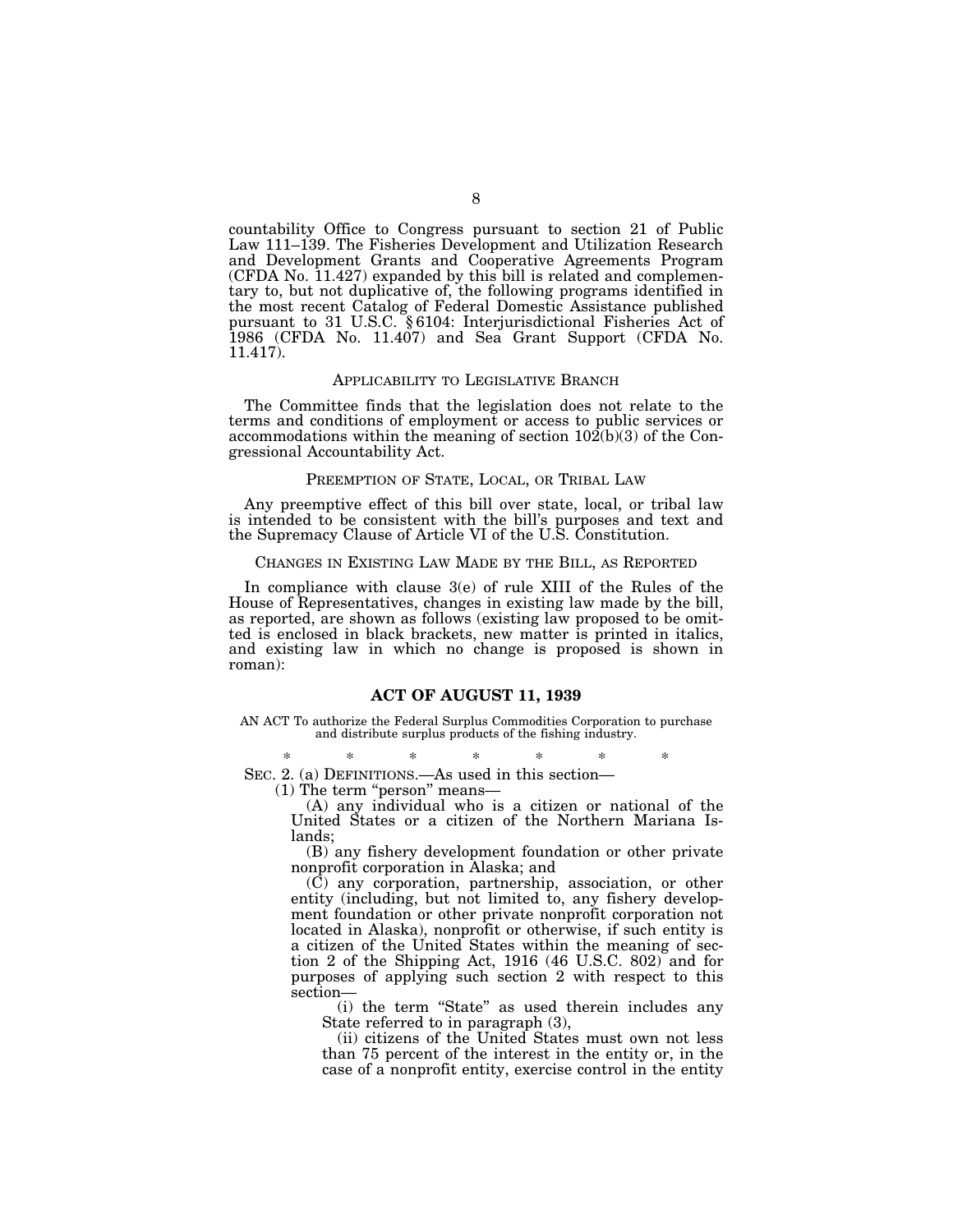that is determined by the Secretary to be the equivalent of such ownership, and

(iii) nationals of the United States and citizens of the Northern Mariana Islands shall be treated as citizens of the United States in meeting the ownership and control requirements referred to in clause (ii).

(2) The term ''Secretary'' means the Secretary of Commerce. (3) The term ''State'' means any State, the District of Columbia, the Commonwealth of Puerto Rico, American Samoa, the Virgin Islands of the United States, Guam, the Northern Mariana Islands, and any other Commonwealth, territory, or possession of the United States.

(4) The term ''United States fishery'' means any fishery, including any tuna fishery, that is, or may be, engaged in by citizens or nationals of the United States or citizens of the Northern Mariana Islands.

(5) The term ''citizen of the Northern Mariana Islands'' means—

(A) an individual who qualifies as such under section 8 of the Schedule on Transitional Matters attached to the Constitution of the Northern Mariana Islands; or

(B) a corporation, partnership, association, or other entity organized or existing under the laws of the Northern Mariana Islands, not less than 75 percent of the interest in which is owned by individuals referred to in subparagraph (A) or citizens or nationals of the United States, in cases in which ''owned'' is used in the same sense as in section 2 of the Shipping Act, 1916 (46 U.S.C. 802).

(b) FUND.—(1) The Secretary of Agriculture shall transfer to the Secretary each fiscal year, beginning with the fiscal year commencing July 1, 1954, and ending on June 30, 1957, from moneys made available to carry out the provisions of section 32 of such Act of August 24, 1935, an amount equal to 30 per centum of the gross receipts from duties collected under the customs laws on fishery products (including fish, shellfish, mollusks, crustacea, aquatic plants and animals, and any products thereof, including processed and manufactured products), which shall be maintained in a separate fund only for—

(A) use by the Secretary—

(i) to provide financial assistance for the purpose of carrying out fisheries research and development projects approved under subsection (c),

(ii) to implement the national fisheries research and development program provided for under subsection (d);

(iii) to implement the Northwest Atlantic Ocean Fisheries Reinvestment Program established under section 314 of the Magnuson Fishery Conservation and Management Act; and

(iv) to fund the Federal share of a fishing capacity reduction program established under section 312 of the Magnuson Fishery Conservation and Management Act; and

(B) the provision of moneys, subject to paragraph (2), to carry out the purposes of the Fisheries Promotion Fund established under section 208(a) of the Fish and Seafood Promotion Act of 1986.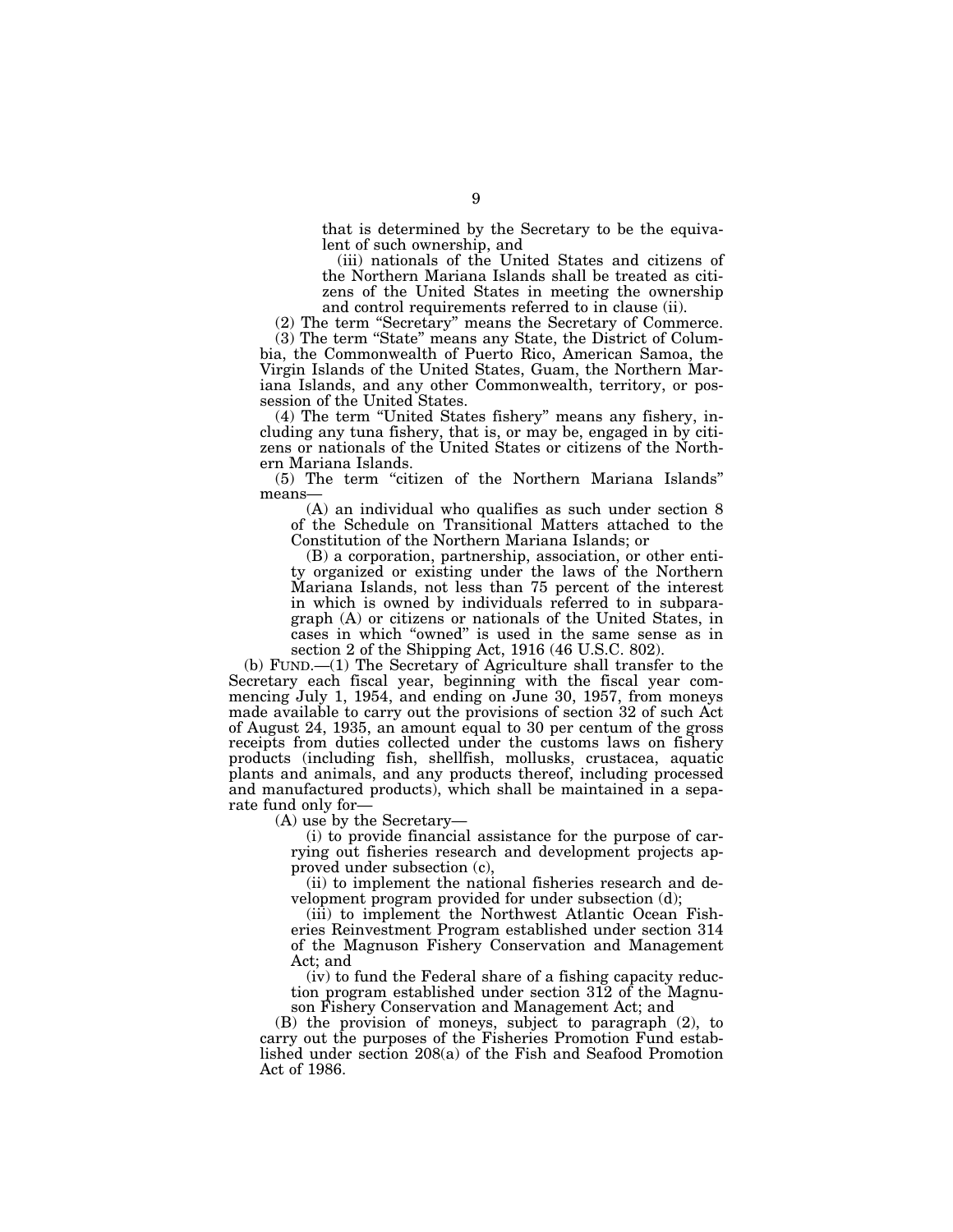(2) There are transferred from the fund established under paragraph (1) to the Fisheries Promotion Fund referred to in paragraph (1)(B) \$750,000 in fiscal year 1987, \$3,000,000 in each of fiscal years 1988 and 1989, and \$2,000,000 in each of fiscal years 1990 and 1991.

(c) FISHERIES RESEARCH AND DEVELOPMENT PROJECTS.—(1) The Secretary shall make grants from the fund established under subsection (b) to assist persons in carrying out research and development projects addressed to any aspect of United States fisheries, including, but not limited to, *fisheries science, recreational fishing,*  harvesting, processing, marketing, and associated infrastructures.

(2) The Secretary shall—

(A) at least once each fiscal year, receive, during a 60-day period specified by him, applications for grants under this subsection;

(B) prescribe the form and manner in which applications for grants under this subsection must be made, including, but not limited to, the specification of the information which must accompany applications to ensure that the proposed projects comply with Federal law and can be evaluated in accordance with paragraph  $(3)(B)$ ; and

(C) approve or disapprove each such application before the close of the 120th day after the last day of the 60-day period (specified under subparagraph (A)) in which the application was received.

 $(3)$  No application for a grant under this subsection may be approved unless the Secretary—

 $[(A)$  is satisfied that the applicant has the requisite technical and financial capability to carry out the project; and

 $($ B) evaluates the proposed project as to-

 $(i)$  soundness of design,

 $\lceil$ (ii) the possibilities of securing productive results,

 $\lceil$ (iii) minimization of duplication with other fisheries research and development projects,

 $\lceil$ (iv) the organization and management of the project,

 $(v)$  methods proposed for monitoring and evaluating the success or failure of the project, and

 $(vi)$  such other criteria as the Secretary may require. *(3)(A) No application for a grant under this subsection may be approved unless the Secretary—* 

*(i) is satisfied that the applicant has the requisite technical and financial capability to carry out the project; and* 

*(ii) based on the recommendations of the American Fisheries Advisory Committee established in subsection (e), evaluates the proposed project as to—* 

*(I) soundness of design;* 

*(II) the possibilities of securing productive results;* 

*(III) minimization of duplication with other fisheries research and development projects;* 

*(IV) the organization and management of the project;* 

*(V) methods proposed for monitoring and evaluating the success or failure of the project; and* 

*(VI) such other criteria as the Secretary may require.*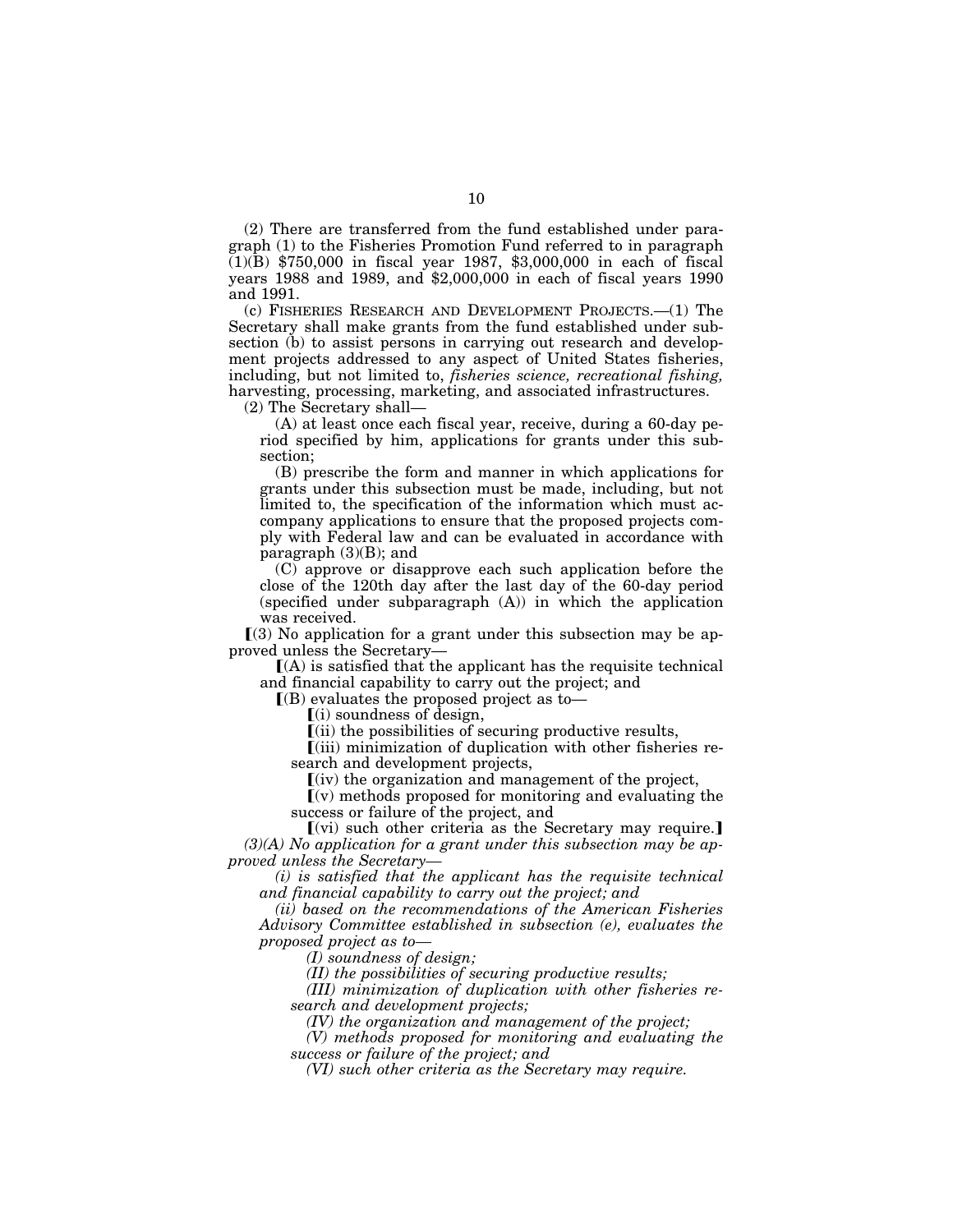*(B) If the Secretary fails to provide funds to a grant selected by the American Fisheries Advisory Committee, the Secretary shall provide a written document to the Committee justifying the decision.* 

(4) Each grant made under this subsection shall be subject to such terms and conditions as the Secretary may require to protect the interests of the United States, including, but not limited to, the following:

(A) The recipient of the grant must keep such records as the Secretary shall require as being necessary or appropriate for disclosing the use made of grant funds and shall allow the Secretary and the Comptroller General of the United States, or any of their authorized representatives, access to such records for purposes of audit and examination.

(B) The amount of a grant may not be less than 50 percent of the estimated cost of the project.

(C) The recipient of the grant must submit to the Secretary periodic project status reports.

(5)(A) If the cost of a project will be shared by the grant recipient, the Secretary shall accept, as a part of all of that share, the value of in-kind contributions made by the recipient, or made available to, and applied by, the recipient, with respect to the project.

(B) For purposes of subparagraph (A), in-kind contributions may be in the form of, but are not limited to, personal services rendered in carrying out functions related to, and permission to use real or personal property owned by others (for which consideration is not required) in carrying out the project. The Secretary shall establish (i) the training, experience, and other qualifications which shall be required in order for services to be considered as in-kind contributions; and (ii) the standards under which the Secretary will determine the value of in-kind contributions for purposes of subparagraph (A).

(C) Any valuation determination made by the Secretary for purposes of this paragraph shall be conclusive.

*(6) Any person awarded a grant under this subsection shall make publicly available a title and abstract of the project to be carried out by the grant funds that serves as the public justification for funding the project that includes a statement describing how the project serves to enhance United States fisheries, including harvesting, processing, marketing, and associated infrastructures, if applicable.* 

(d) NATIONAL FISHERIES RESEARCH AND DEVELOPMENT PRO-GRAM.—(1) The Secretary shall carry out a national program of research and development addressed to such aspects of United States fisheries (including, but not limited to, harvesting, processing, marketing, and associated infrastructures), if not adequately covered by projects assisted under subsection (c), as the Secretary deems appropriate.

 $(2)$  The Secretary shall, after consultation with appropriate representatives of the fishing industry, submit to the Committee on Commerce, Science, and Transportation of the Senate and the Committee on Merchant Marine and Fisheries of the House of Representatives, an annual report, that must be submitted not later than 60 days before the close of each fiscal year, containing—

(A) the fisheries development goals and funding priorities under paragraph (1) for the next fiscal year;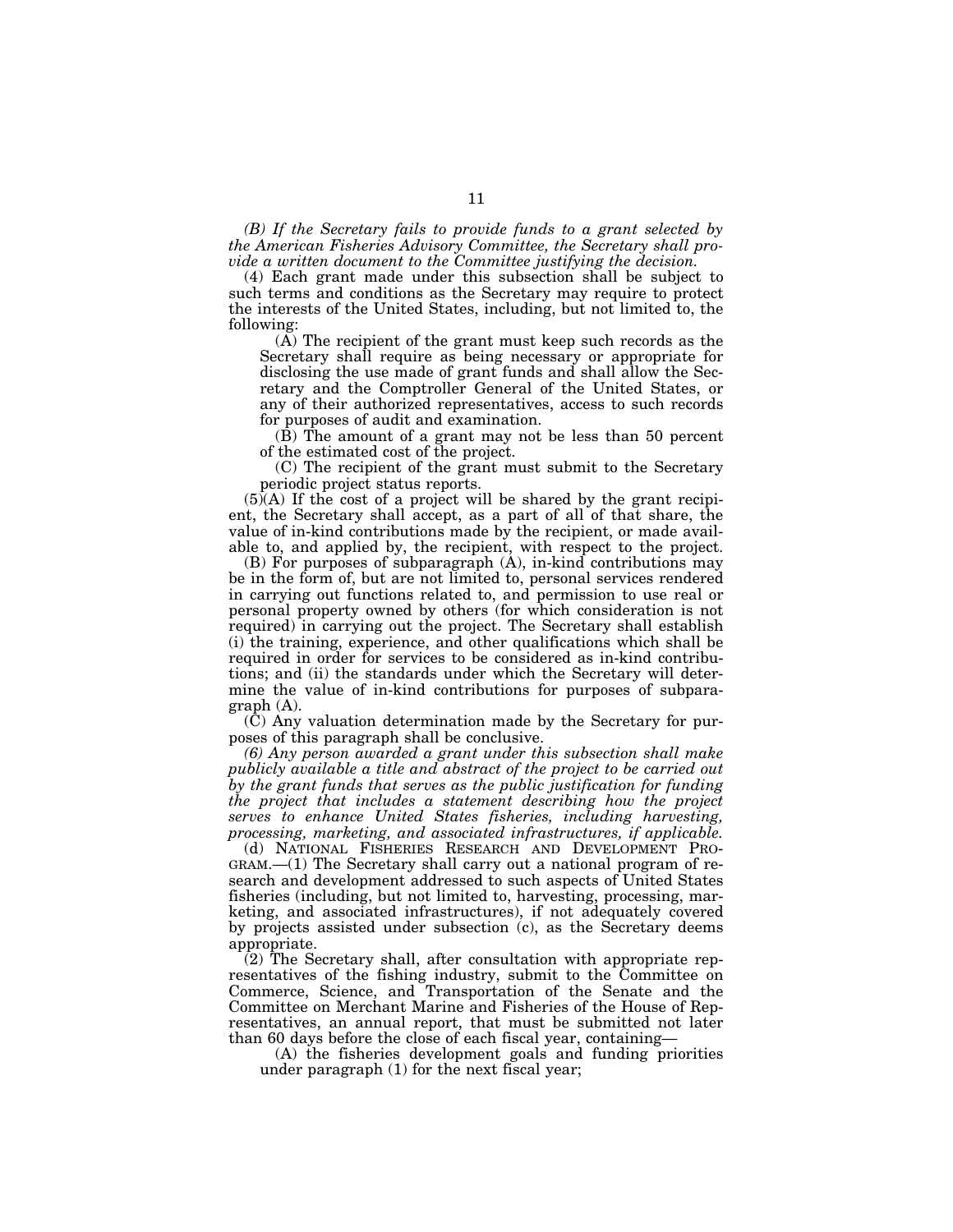(B) a description of all pending projects assisted under subsection (c) or carried out under paragraph (1), in addition to

(i) a list of those applications approved and those disapproved under subsection (c), and the total amount of grants made, for the current fiscal year, and

(ii) a statement of the extent to which available funds were not obligated or expended by the Secretary for grants under subsection (c) during the current fiscal year; and

(C) an assessment of each project assisted under subsection (c) or carried out under paragraph (1) that was completed in the preceding fiscal year regarding the extent to which (i) the objectives of the project were attained, and (ii) the project contributed to fishery development.

*(e) AMERICAN FISHERIES ADVISORY COMMITTEE.—* 

*(1) DEFINITIONS.—In this subsection:* 

*(A) COMMITTEE.—The term ''Committee'' means the American Fisheries Advisory Committee established under paragraph (2).* 

*(B) FISHING COMMUNITY.—The term ''fishing community'' means harvesters, marketers, growers, processors, recreational fishermen, charter fishermen, and persons providing them with goods and services.* 

*(C) MARKETING AND PROMOTION.—The term ''marketing and promotion'' means an activity aimed at encouraging the consumption of seafood or expanding or maintaining commercial markets for seafood.* 

*(D) PROCESSOR.—The term ''processor'' means any person in the business of preparing or packaging seafood (including seafood of the processor's own harvesting) for sale.* 

*(E) SEAFOOD.—The term ''seafood'' means farm-raised and wild-caught fish, shellfish, or marine algae harvested in the United States or by a United States flagged vessel for human consumption.* 

*(2) ESTABLISHMENT.—Not later than 90 days after the date of the enactment of the American Fisheries Advisory Committee Act, the Secretary shall establish 6 regions within the American Fisheries Advisory Committee as follows:* 

*(A) Region 1 shall consist of Alaska, Hawaii, the Commonwealth of the Northern Mariana Islands, and the Territories of Guam and American Samoa.* 

*(B) Region 2 shall consist of Maine, New Hampshire, Massachusetts, Rhode Island, and Connecticut.* 

*(C) Region 3 shall consist of Texas, Alabama, Louisiana, Mississippi, Florida, Arkansas, Puerto Rico, and the Territory of the Virgin Islands of the United States.* 

*(D) Region 4 shall consist of California, Washington, Oregon, and Idaho.* 

*(E) Region 5 shall consist of New Jersey, New York, Delaware, Maryland, Virginia, North Carolina, South Carolina, and Georgia.* 

*(F) Region 6 shall consist of Michigan, Minnesota, Wisconsin, Illinois, Indiana, Ohio, and Pennsylvania.* 

*(3) MEMBERSHIP.—The Committee shall be composed of the following members:*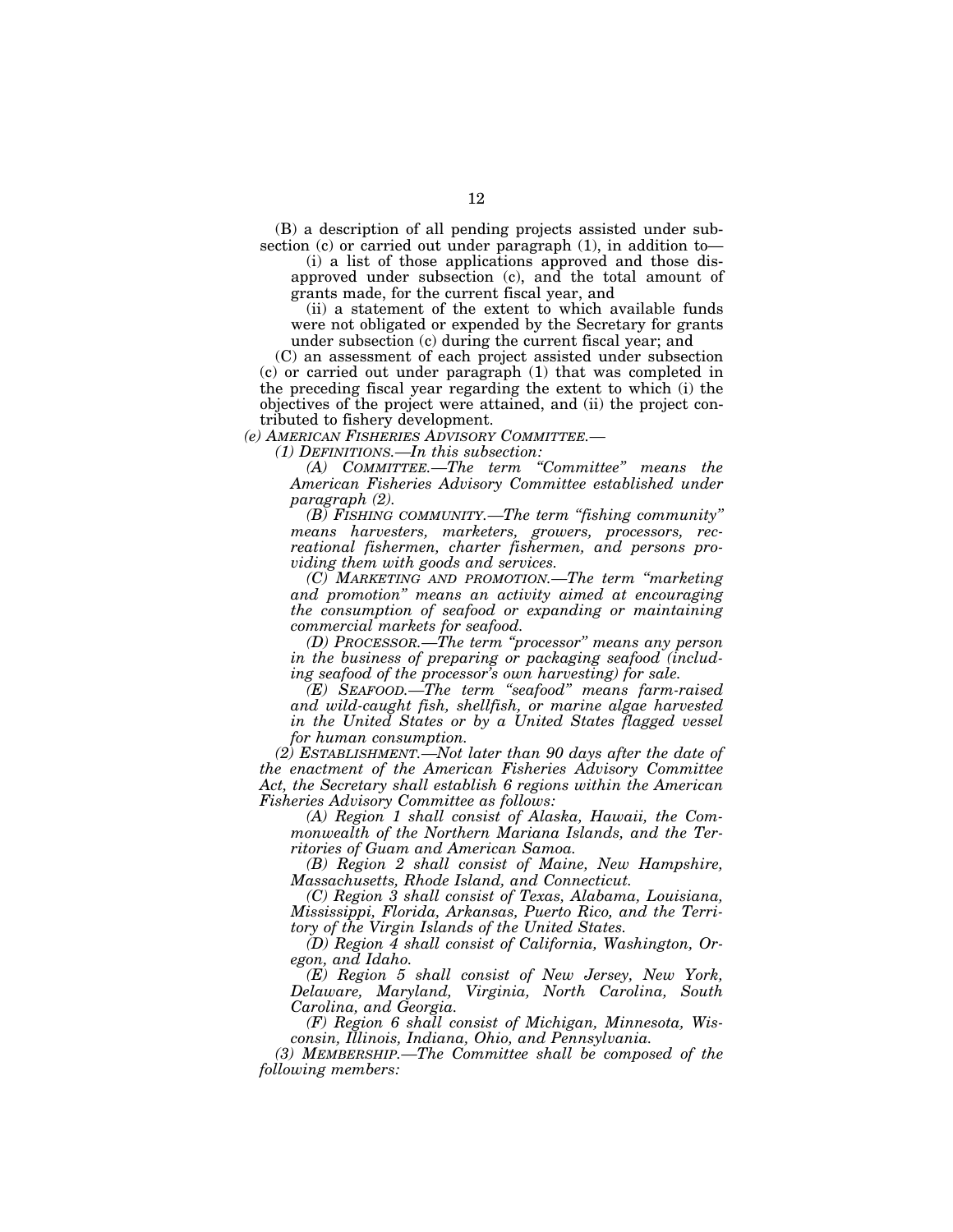*(A) REGIONAL REPRESENTATION.—Each of the regions listed in subparagraphs (A) through (F) of paragraph (2) shall be represented on the Committee by 3 members—* 

*(i) who are appointed by the Secretary;* 

*(ii) who reside in a State or territory in the region that the member will represent;* 

*(iii) of which—* 

*(I) one shall have experience as a seafood harvester or processor;* 

*(II) one shall have experience as recreational or commercial fisher or have experience growing seafood; and* 

*(III) one shall be an individual who represents the fisheries science community or the relevant Regional Fishery Management Council; and* 

*(iv) that are selected so that the members of the Committee have experience or expertise with as many seafood species as practicable.* 

*(B) AT-LARGE MEMBERS.—The Secretary shall appoint to the Committee at-large members as follows:* 

*(i) One individual with experience in food distribution, marketing, retail, or food service.* 

*(ii) One individual with experience in the recreational fishing industry supply chain, such as fishermen, manufacturers, retailers, and distributors.* 

*(iii) One individual with experience in the commercial fishing industry supply chain, such as fishermen, manufacturers, retailers, and distributors.* 

*(iv) One individual who is an employee of the National Marine Fisheries Service with expertise in fisheries research.* 

*(C) BALANCED REPRESENTATION.—In selecting the members described in subparagraphs (A) and (B), the Secretary shall seek to maximize on the Committee, to the extent practicable, a balanced representation of expertise in United States fisheries, seafood production, and science.* 

*(4) MEMBER TERMS.—The term for a member of the Committee shall be 3 years, except that the Secretary shall designate staggered terms for the members initially appointed to the Committee.* 

*(5) RESPONSIBILITIES.—The Committee shall be responsible for—* 

*(A) identifying needs of the fishing community that may be addressed by a project funded with a grant under subsection (c);* 

*(B) developing the request for proposals for such grants; (C) reviewing applications for such grants; and* 

*(D) selecting applications for approval under subsection (c)(2)(B).* 

*(6) CHAIR.—The Committee shall elect a chair by a majority of those voting, if a quorum is present.* 

*(7) QUORUM.—A simple majority of members of the Committee shall constitute a quorum, but a lesser number may hold hearings.* 

*(8) MEETINGS.—*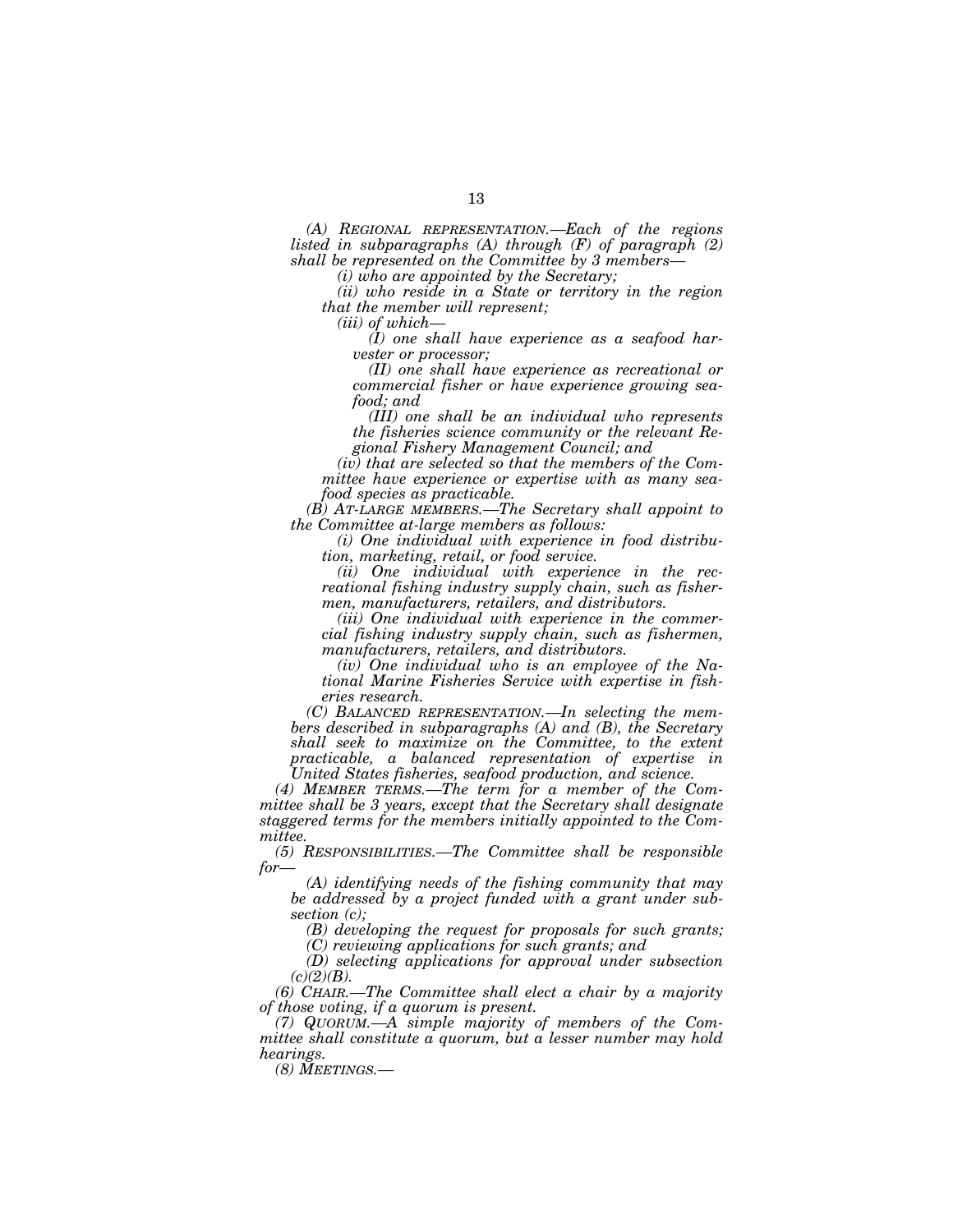*(A) FREQUENCY.—The Committee shall meet not more than 2 times each year.* 

*(B) LOCATION.—The meetings of the Committee shall rotate between the geographic regions described under paragraph (2).* 

*(C) MINIMIZING COSTS.—The Committee shall seek to minimize the operational costs associated with meetings, hearings, or other business of the Committee, including through the use of video or teleconference.* 

*(9) DESIGNATION OF STAFF MEMBER.—The Secretary shall designate a staff member to coordinate the activities of the Committee and to assist with administrative and other functions as requested by the Committee.* 

*(10) PER DIEM AND EXPENSES AND FUNDING.—* 

*(A) IN GENERAL.—A member of the Committee shall serve without compensation, but shall be reimbursed in accordance with section 5703 of title 5, United States Code, for reasonable travel costs and expenses incurred in performing duties as a member of the Committee.* 

*(B) FUNDING.—The costs of reimbursements under subparagraph (A) and the other costs associated with the Committee shall be paid from funds made available to carry out this section (which may include funds described in subsection (f)(1)(B)), except that no funds allocated for grants under subsection (f)(1)(A) shall be expended for any purpose under this subsection.* 

*(11) CONFLICT OF INTEREST.—The conflict of interest and recusal provisions set out in section 302(j) of the Magnuson-Stevens Fishery Conservation and Management Act (16 U.S.C. 1852(j)) shall apply to any decision by the Committee and to all members of the Committee as if each member of the Committee is an affected individual within the meaning of such section 302(j), except that in addition to the disclosure requirements of section 302(j)(2)(C) of such Act (16 U.S.C. 1852(j)(2)(C)), each member of the Committee shall disclose any financial interest or relationship in an organization or with an individual that is applying for a grant under subsection (c) held by the member of the Committee, including an interest as an officer, director, trustee, partner, employee, contractor, agent, or other representative.* 

*(12) TECHNICAL REVIEW OF APPLICATIONS.—* 

*(A) IN GENERAL.—Prior to review of an application for a grant under subsection (c) by the Committee, the Secretary shall obtain an independent written technical evaluation from 3 or more appropriate Federal, private, or public sector experts (such as industry, academia, or governmental experts) who—* 

*(i) have subject matter expertise to determine the technical merit of the proposal in the application;* 

*(ii) shall independently evaluate each such proposal; and* 

*(iii) shall certify that the expert does not have a conflict of interest concerning the application that the expert is reviewing.*